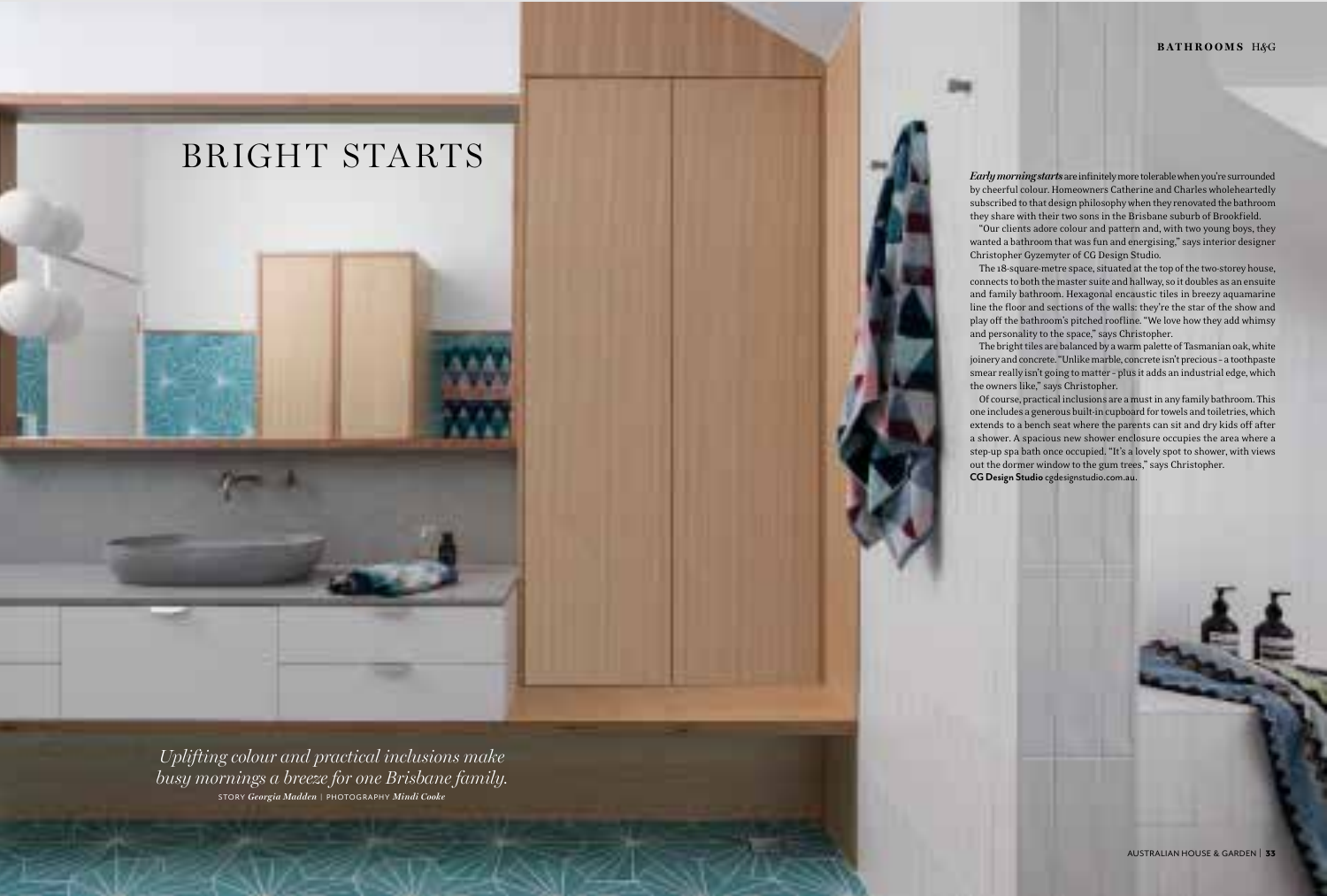### H*^*G **bathrooms**

# **BATHROOM** *design notes*

**WALL TILES & FLOOR TILES** Dandelion Hex cement tiles in Cyan/White, Earp Bros.

**CABINETRY** Polytec in Polar White. Tasmanian Oak veneer, Sharp Plywood.

**BENCHTOPS & SPLASHBACK** Concrete Matte slab, WK Quantum Quartz.

**BASIN** Arc concrete basin in French Grey, Accent Bathrooms.

**TAPWARE** Yokato wall set, Brodware.

**HANDLES** Carlisle pull in Brushed Nickel, Lo & Co.

**SHOWER** Rain shower in Brushed Platinum, Astra Walker.

**LIGHTING** Vistosi 'Lucciola' wall light in Opal/Frosted finish, Lumen-8.

# "It's a lovely spot to shower, with views out the dormer window to the gum trees."

*Christopher Gyzemyter, interior designer*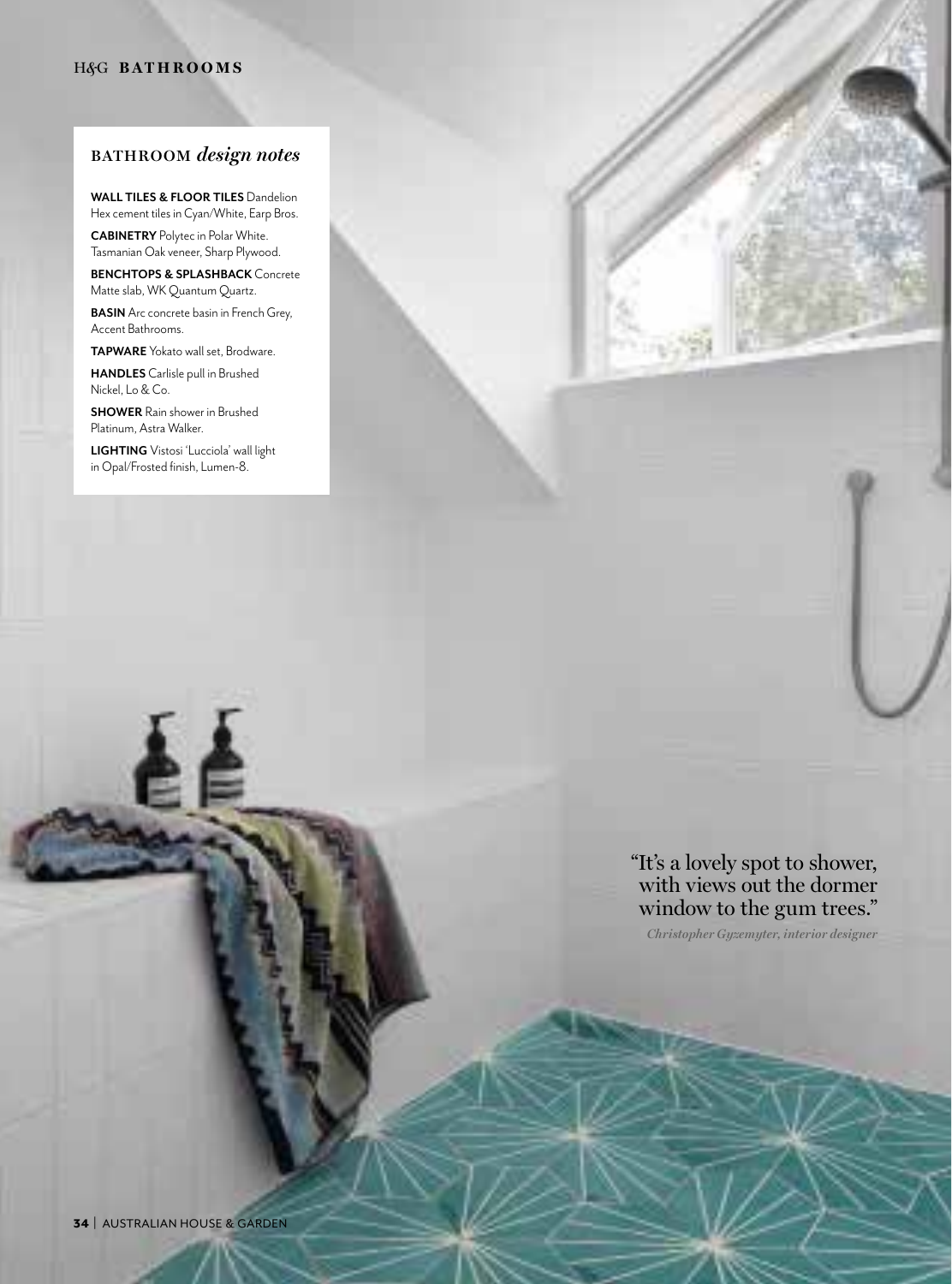H*^*G **laundries**



84 | AUSTRALIAN HOUSE & GARDEN

*A hardworking laundry is a must but this takes it to the next level, with space for sewing, crafting and kids' storage.*  STORY *Georgia Madden* | PHOTOGRAPHY *Mindi Cooke*

# THE ALL-ROUNDER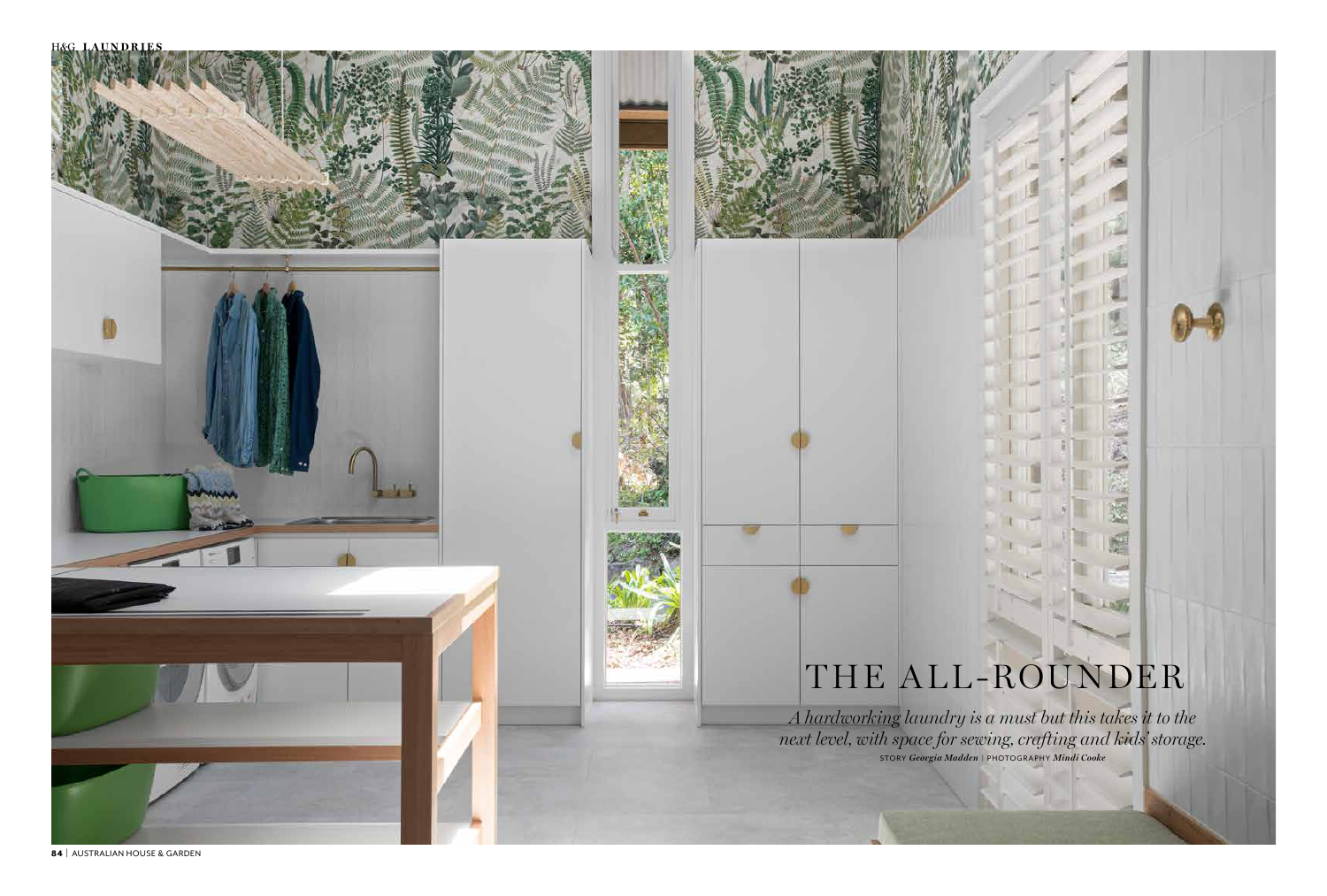## "WE KNEW THAT WE WANTED SOMETHING DRAMATIC HERE AS CATHERINE LOVES COLOUR AND PATTERN." *Christopher Gyzemyter, interior designer*



*Laundry, sewing room,* crafting space, mudroom – this utility room in the Brisbane suburb of Brookfield had a lot to pack in. "Catherine, one of the clients, is a doctor, and crafting and sewing is her way of winding down – the business of washing is almost secondary," says Christopher Gyzemyter, the interior designer behind this delight.

As part of a major renovation to a 1980s two-storey brick home, which Catherine and husband Charles share with their two young sons, Christopher relocated the previously tiny laundry to an unused study and landing. The result is an enormous 25-square-metre, multitasking space. Opening up the ceiling added light and a sense of airiness, too.

On one side of the room is a working laundry with a pull-up drying rack. In the centre is a large bench that doubles as a folding and cutting table, while the other side houses a built-in desk for Catherine's sewing machine and stacks of storage for her supplies, with a sliding hatch so she can chat to family in the living room. Floor clutter is kept at bay thanks to an upholstered bench seat with storage drawers below and wall hooks above, where the boys can pop their bags and shoes on the way in from school.

Leafy, patterned wallpaper on the upper sections of the walls adds a touch of fun and picks up on the garden views. "We knew that we wanted something dramatic here as Catherine loves colour and pattern," says Christopher. "We experimented with a few wallpapers before settling on this one, which we love for its playful and charming feel." **CG Design Studio** cgdesignstudio.com.au.

### **LAUNDRY** *design notes*

**WALL TILES** Devon Superwhite Matt 75x300mm ceramic tiles, Earp Bros.

**FLOOR TILES** Roden Perla 450x900mm porcelain tiles in Natural, Earp Bros.

**CABINETRY & BENCHTOPS** Polytec in Polar White. Tasmanian oak veneer around drawer faces and rattan doors. Solid timber veneer to sewing desk, bench seat and table in centre. Woven rattan overhead cupboard infills, House Of Rattan. Nassau outdoor fabric in Willow for benchseat upholstery, Westbury Textiles.

**SINK** Franke 'Deluxe' 45-litre sink, Winning Appliances.

**TAPWARE** Yokato tapware in Organic Brass, Brodware.

**HANDLES** Luna brass door pulls, Lo & Co.

#### **APPLIANCES** Miele.

**WALLPAPER** Mind The Gap 'Green Sanctuary' wallpaper, Natty And Polly. **PAINT** Dulux Whitsunday Island.

**ACCESSORIES** Hooks, Ray Grahams. Other accessories, Minnis & Samson.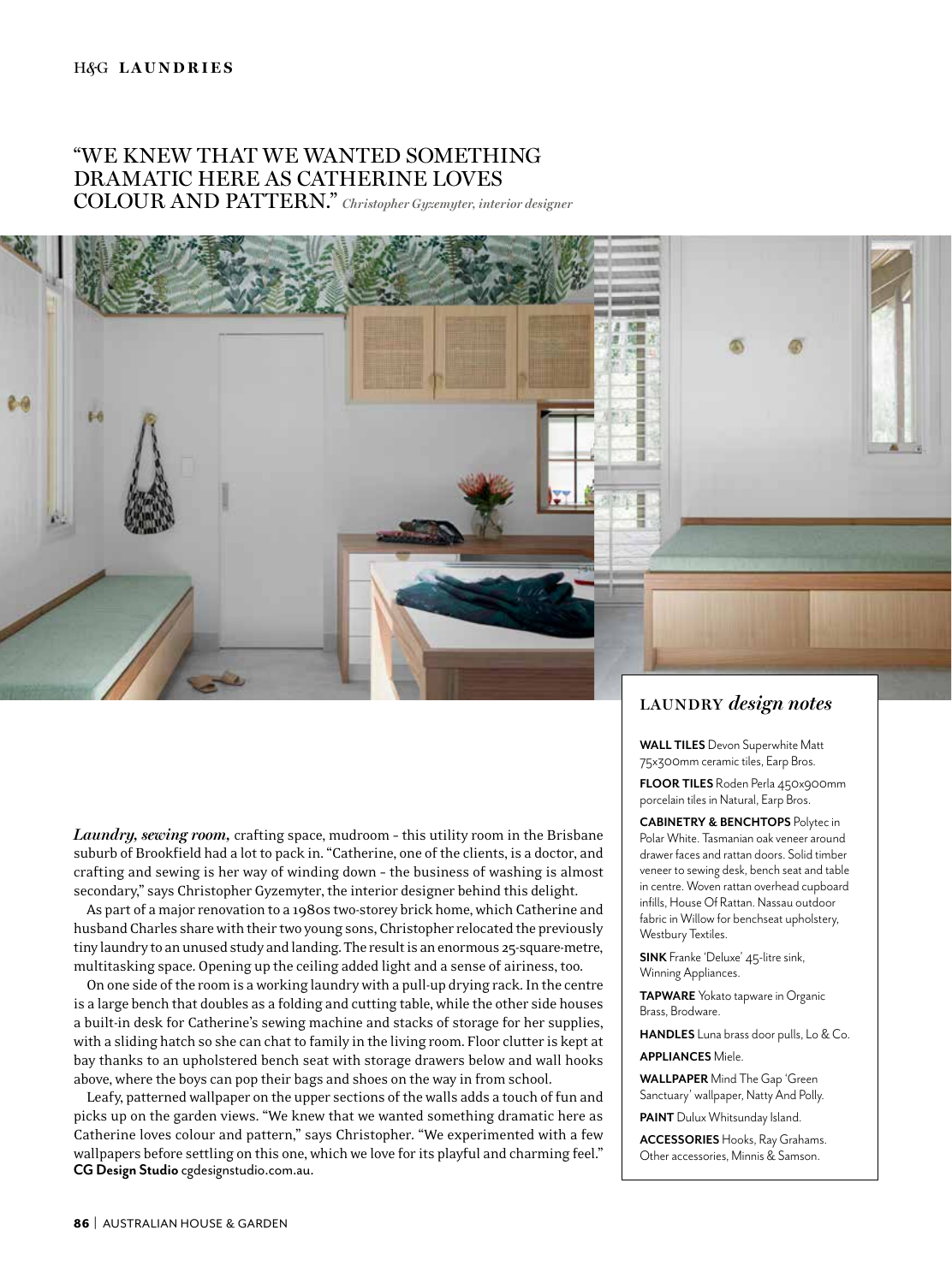# A FINE VIEW

*Natural tones and sweeping curves add a luxe boho feel to a bijou vanity area in a family home.* STORY *Georgia Madden* | PHOTOGRAPHY *Hannah Puechmarin*

# **POWDER ROOM**  *design notes*

**CABINETRY** American oak cabinetry, Farmers Doors.

**BENCHTOP & SPLASHBACK** Nazari Zellige-style tiles, Earp Bros. **BASIN** Senorita Grigio honed marble basin, Marble Basin Hub.

**TAPWARE** Milani basin hob mixer set in Brushed Nickel, ABI Interiors.

**HANDLES** Rattan and aged brass handles, Anthropologie.

**MIRROR** Gabriella mirror, Sarah Ellison.

**LIGHTING** Aiden 1 pendant light, Beacon Lighting.

**WALLPAPER** Casamance 'Shinok' vinyl wallpaper, Zepel Fabrics.

*It's easy to* overlook the smaller parts of your home, but if they're on full view from other rooms, they deserve some decorative attention. This little guest vanity area in a contemporary home in the Brisbane suburb of Kedron is a great example.

"It's located off the open-plan kitchen and living area and opens onto a hallway, so it was imperative to deliver a space that didn't feel like a bathroom," says interior designer Julia Stojanovic of CG Design Studio. "It was originally a plain design with standard two-pack cabinetry and we wanted to add personality and make it light and inviting."

Two of the existing painted walls and the tiled floor were retained. The starting point for the new design was an arched rattan mirror set against linen-look wallpaper. "The client likes earthy materials and a boho-chic feel, so it fitted the bill perfectly, plus it creates a spectacular focal point as you travel down the hall," says Julia.

She paired it with a solid American oak vanity, topped with Zellige-style tiles to match the splashback. A tap in brushed nickel and a marble basin add a luxe edge. "We kept the vanity off the floor to make the area feel more open and maximise floor space, but it also makes the vanity look like a piece of custom furniture," says Julia. **CG Design Studio** cgdesignstudio.com.au.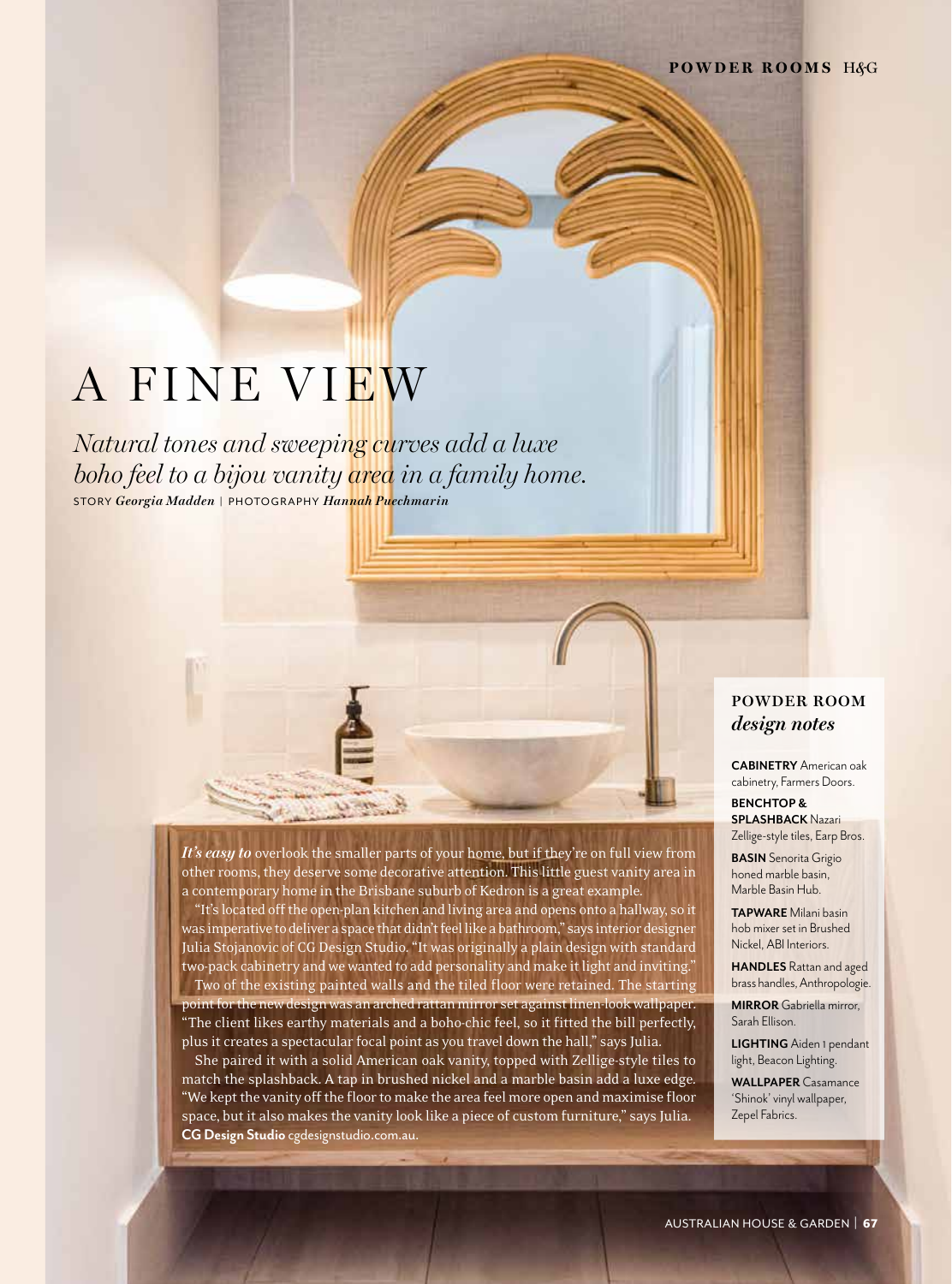H&<sup>G</sup> LAUN

# *The mundane is made magical in a tiny laundry, thanks*  Joyfar touch

*to playful use of colour and pattern.* STORY *Georgia Madden* | PHOTOGRAPHY *Hannah Puechmarin*



104 | AUSTRALIAN HOUSE & GARDEN

*If any room* in the home can benefit from a touch of fun, it's the laundry. And, tucked behind a concealed, timber-battened door in the entrance corridor of a townhouse in the Brisbane suburb of Hawthorne, this five-square-metre laundry gives homeowner

Helen every reason to smile. are usually boring and, beir internalised, this one was quite dark," sa $\;$ interior designer Christopher Gyzemyt  $\operatorname{\mathsf{CG}}$  Design Studio. "We wanted to lift th space and make it joyful. Helen lov<br>neacork tones, so we used turquoise til rcock tones, so we used turquoise til on the wall, laid in a fun herringbor tern that really bring it to life.

rest of the space is light and usab th white joinery and concrete-loo rcelain floor tiles. "The large 900x900m  $\overline{\mathrm{m}}$ at creates a more seamless floor an they're used throughout," says Christophe There's a decent stretch of benchtops f folding clothes, and the washer and dry are stacked to save room and create spa for a mix of open and closed storage. "Wi mall space, a mix of storage works be can get quite cramped if there a endless doors to open," he says.

The  $\operatorname{result}$  is a laundry that ticks ever box. "It's compact yet well-appointed and services all of Helen's washing and storage needs," says Christopher. **CG Design Studio** cgdesignstudio.com.au.

# **LAUNDRY** *design notes*

**WALL TILES** Tavella 75x150mm subway tiles in Krakle Verdone, Amber Tiles.

**FLOOR TILES** Context 900x900mm porcelain tiles in Square, Tile Solutions.

**CABINETRY** Polytec in Classic White, with shadowline in Navurban veneer in Balmoral, New Age Veneers.

**DOOR** Solid European oak door stained in Feast Watson Black Japan Stain, designed by Mark Davis Furniture.

**BENCHTOP** Caesarstone in Cloudburst Concrete.

**SINK** Bow single bowl undermount sink, Franke.

**TAPWARE** Essence single lever tap, Grohe.

**APPLIANCES** Siemens.

**ACCESSORIES** Towels and other accessories, client's own.